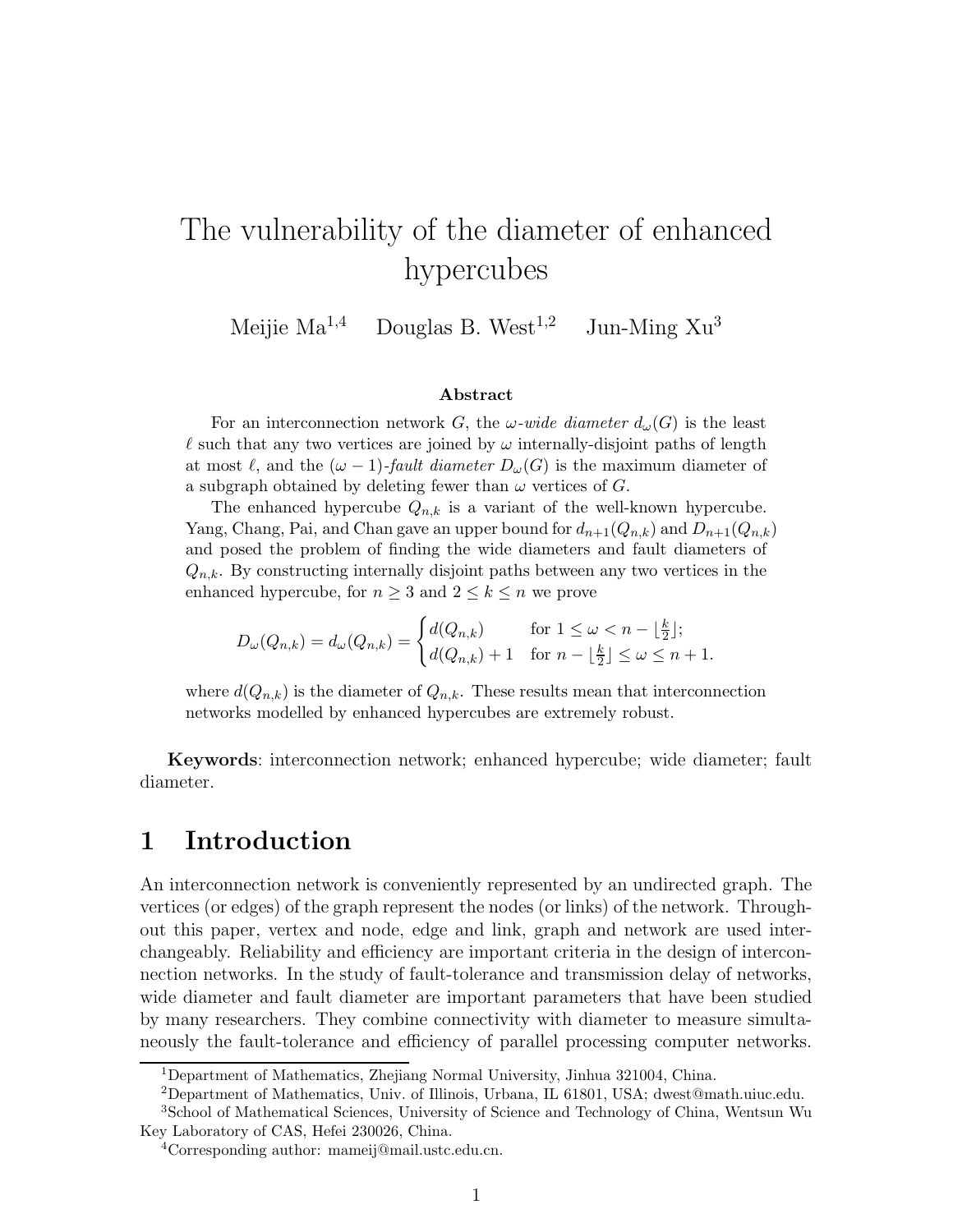These parameters were studied by several authors for some Cartesian product graphs [2, 3, 4, 28, 29] and for the hypercube and its variants [6, 7, 8, 10, 11, 13, 20, 21, 22, 23].

Let u and v be two vertices in a network  $G$ . A  $u, v$ -path is a path with endpoints u and v. The distance between u and v, denoted by  $d(u, v)$ , is the minimum length (number of edges) of a u, v-path. The diameter of G, denoted by  $d(G)$ , is the maximum distance between vertices. The *connectivity*  $\kappa(G)$  is the minimum number of vertices whose removal results in a disconnected or 1-vertex network. We say that G is k-connected when  $0 < k \leq \kappa(G)$ . By Menger's Theorem [18], in a k-connected network there exist k internally disjoint paths joining any two vertices *(internally* disjoint means that the only shared vertices are the endpoints).

Given a k-connected graph G, fix  $\omega$  with  $1 \leq \omega \leq k$ . The  $\omega$ -wide diameter of G, denoted by  $d_{\omega}(G)$ , is the least  $\ell$  such that for any  $u, v \in V(G)$  there exist  $\omega$  internally disjoint u, v-paths of length at most  $\ell$ . Throughout this paper, we abuse terminology by writing "disjoint paths" to mean "internally disjoint paths". Note that  $d_1(G)$  is just the diameter  $d(G)$  of G. From the definition,

$$
d(G) = d_1(G) \leq d_2(G) \leq \cdots \leq d_{k-1}(G) \leq d_k(G).
$$

Failures are inevitable when a network is put in use. Therefore, it is important to consider faulty networks. The  $(\omega-1)$ -fault diameter of a graph G, denoted by  $D_{\omega}(G)$ , is the maximum diameter among subgraphs obtained from  $G$  by deleting fewer than  $\omega$  vertices; it measures the worst-case effect on the diameter when vertex faults occur. Note that  $D_{\omega}(G)$  is well-defined if and only if G is  $\omega$ -connected, moreover,

$$
d(G) = D_1(G) \le D_2(G) \le \cdots \le D_{k-1}(G) \le D_k(G).
$$

From the definitions, it follows that  $D_{\omega}(G) \leq d_{\omega}(G)$  when G is k-connected and  $1 \leq \omega \leq k$  [15]. Equality holds for some well-known networks [9, 14].

As a topology for an interconnection network of a multiprocessor system, the hypercube is a widely used and well-known model, since it possesses many attractive properties such as regularity, symmetry, logarithmic diameter, high connectivity, recursive construction, ease of bisection, and relatively low link complexity [12, 19, 27]. We study an important variant of the hypercube  $Q_n$ , the enhanced hypercube  $Q_{n,k}$ proposed by Tzeng and Wei [24]; its properties have been studied in [5, 16, 25, 26, 30]. We give the definition and basic properties of  $Q_{n,k}$  in Section 2.

It was shown by Liu [16] that  $\kappa(Q_{n,k}) = n+1$ . Thus, the wide diameter  $d_{\omega}(Q_{n,k})$ and the fault diameter  $D_{\omega}(Q_{n,k})$  are well-defined when  $\omega \leq n+1$ . Yang, Chang, Pai, and Chan [30] gave an upper bound for  $d_{n+1}(Q_{n,k})$  and  $D_{n+1}(Q_{n,k})$ , and they posed the problem of finding the wide diameter and fault diameter of  $Q_{n,k}$ . In this paper, for  $n \geq 3$  and  $2 \leq k \leq n$ , we prove

$$
D_{\omega}(Q_{n,k}) = d_{\omega}(Q_{n,k}) = \begin{cases} d(Q_{n,k}) & \text{for } 1 \leq \omega < n - \lfloor \frac{k}{2} \rfloor; \\ d(Q_{n,k}) + 1 & \text{for } n - \lfloor \frac{k}{2} \rfloor \leq \omega \leq n + 1. \end{cases}
$$

The special case  $k = n$  (folded hypercube) was obtain earlier by Simó and Yebra [21], along with the same values for edge deletions. For enhanced hypercubes also, our arguments yield the same values for edge deletions as for vertex deletions.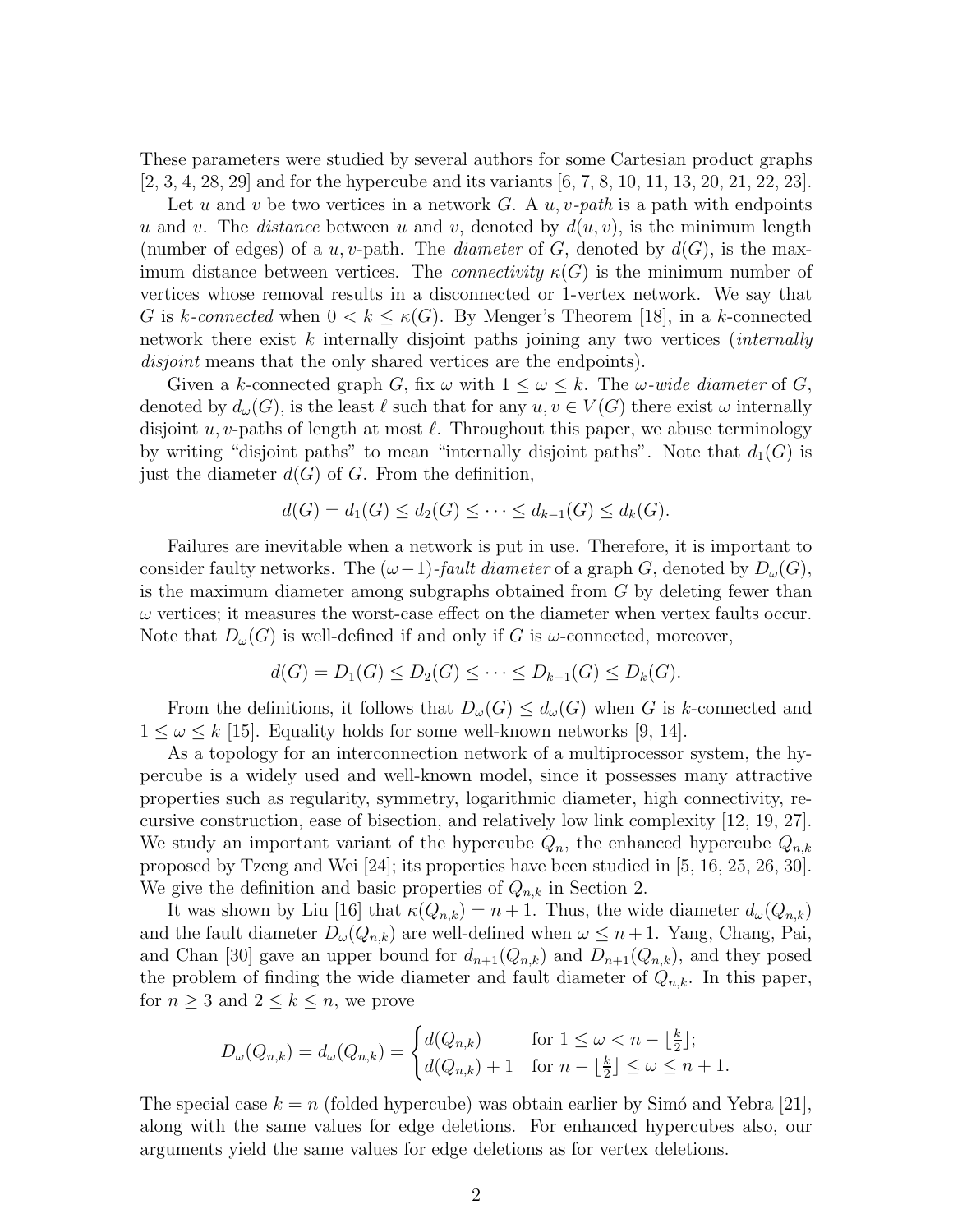# 2 Properties of  $Q_{n,k}$

Let  $x_n \cdots x_1$  be an *n*-bit binary string. We call the rightmost bit the first bit and the leftmost bit the *n*th bit. For simplicity we use  $a^i$  to mean that the bit a is repeated i times; for example,  $01^{3}0^{2} = 011100$ . The *Hamming distance* between strings u and v, denoted by  $H(u, v)$ , is the number of positions where the two strings differ.

The *n*-dimensional hypercube  $Q_n$  is the graph whose vertices are the *n*-bit binary strings and whose edges are the pairs of vertices differing in exactly one position. An edge of  $Q_n$  is a j-dimensional edge if the two endpoints differ in the jth position. For  $1 \leq j \leq n$ , let  $E_j$  denote the set of j-dimensional edges in  $Q_n$ .

As a variant of the hypercube, the *n*-dimensional folded hypercube  $FQ_n$ , proposed first by El-Amawy and Latifi [1], is obtained from the hypercube  $Q_n$  by making each vertex u adjacent to its complementary vertex, denoted  $\bar{u}$  and obtained from u by subtracting each bit from 1. Such an edge is often called a *complementary edge*.

For  $2 \leq k \leq n$ , the *n*-dimensional enhanced hypercube  $Q_{n,k}$  is obtained from the hypercube  $Q_n$  by adding the edge uv whenever u and v are related by  $u = x_n \cdots x_1$ and  $v = x_n \cdots x_{k+1} \bar{x}_k \bar{x}_{k-1} \cdots \bar{x}_1$ ; that is, the first k bits are complemented. Such an edge is called a k-complementary edge. For convenience, we use  $E_0$  to denote the set of k-complementary edges. Thus  $E(Q_{n,k}) = E(Q_n) \cup E_0$ . When  $k = n$ , we have  $Q_{n,n} = FQ_n$ ; hence the enhanced hypercube is a generalization of the folded hypercube. The graphs shown in Fig. 1 are  $Q_{3,3}$  and  $Q_{4,3}$ , where the hypercube edges and 3-complementary edges are represented by solid lines and dashed lines, respectively.



Figure 1: Enhanced hypercubes  $Q_{3,3}$  and  $Q_{4,3}$ 

A graph G is vertex-transitive if for any  $u, v \in V(G)$  there is some  $\sigma \in Aut(G)$ , the automorphism group of G, such that  $\sigma(u) = v$ ; it is *edge-transitive* if for any  $xy, uv \in E(G)$  there is some  $\sigma \in Aut(G)$  such that  $\{\sigma(x), \sigma(y)\} = \{u, v\}.$  The hypercube  $Q_n$  and folded hypercube  $FQ_n$  are vertex-transitive and edge-transitive, and the enhanced hypercube  $Q_{n,k}$  is vertex-transitive but not edge-transitive when  $k < n$  [17, 27, 30].

The Cartesian product  $G \Box H$  of graphs G and H is the graph with vertex set  $V(G) \times V(H)$ , in which vertices  $(u, v)$  and  $(u', v')$  are adjacent whenever  $uu' \in E(G)$ and  $v = v'$ , or  $u = u'$  and  $vv' \in E(H)$ . By the definition of  $Q_{n,k}$ , we have  $Q_{n,k}$  $Q_{n-k}\Box F Q_k$ . Although  $Q_{n,k}$  is not edge-transitive when  $2 \leq k \leq n$ , we have the following property.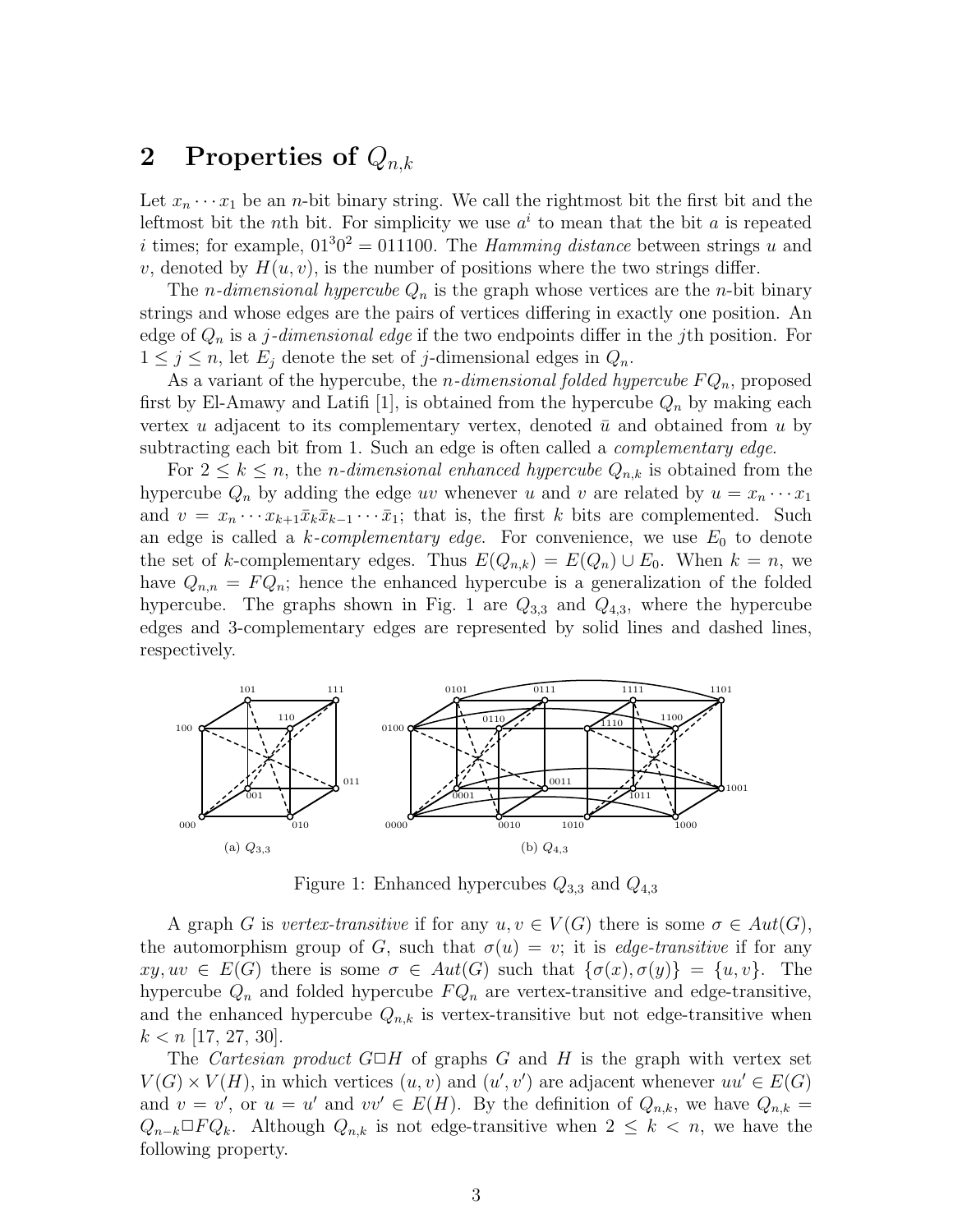**Proposition 1.** Permuting the first k positions and/or permuting the last  $n - k$ positions in the names of the vertices of  $Q_{n,k}$  does not change the graph.

*Proof.* Exchanging the *i*th bit and *j*th bit among the first k or among the last  $n - k$ preserves the adjacency relation, since the number of coordinates in which two vertices differ is not changed by exchanging such coordinates. An arbitrary permutation is obtained by a succession of such exchanges.  $\Box$ 

**Proposition 2.** Given  $u, v \in V(Q_{n,k})$ , let r and s be the numbers of positions in which u and v differ among the first k and last  $n - k$  positions, respectively. The distance between u and v is computed by  $d(u, v) = s + \min\{r, k - r + 1\}.$ 

*Proof.* The distance is the minimum number of steps to change u into v. All steps change one bit, except that a k-complementary edge changes the first  $k$  bits. If no k-complementary edge is used, then the number of steps is at least the Hamming distance, and this suffices. For this reason, a shortest path uses at most one  $k$ complementary edge. If a k-complementary edge is used, then the  $k - r$  positions in which u and v agree among the first  $k$  must be changed individually.  $\Box$ 

Proposition 2 immediately yields  $d(Q_{n,k}) = (n-k) + \lceil \frac{k}{2} \rceil$  $\frac{k}{2}$ , which equals  $n - \lfloor \frac{k}{2} \rfloor$ . This was observed by Tzeng and Wei [24], along with an algorithm for finding shortest paths joining vertices. Note that if u and v differ in more than  $\lceil \frac{k}{2} \rceil$  $\frac{k}{2}$  positions among the first k, then every shortest  $u, v$ -path contains exactly one k-complementary edge.

### 3 Construction of Paths

In this section we will prove our main results by constructing disjoint paths of bounded length joining any two vertices in  $Q_{n,k}$ .

Let P be a path  $u_0 \to u_1 \to \cdots \to u_{\ell-1} \to u_{\ell}$  from the vertex  $u_0$  to a vertex  $u_{\ell}$  in  $Q_{n,k}$ . The path P traverses the edges  $u_0u_1, u_1u_2, \ldots, u_{\ell-1}u_{\ell}$ . Since the edge  $u_{j-1}u_j$  is in  $E_{d_j}$  for some  $d_j \in \{0, 1, \ldots, n\}$ , and every vertex is incident with exactly one edge in  $E_{d_j}$ , we can represent the path P from  $u_0$  by the list  $(d_1, \ldots, d_\ell)$ , where  $d_j$  indicates the type of the edge joining  $u_{j-1}$  and  $u_j$ . For example, in  $Q_{5,3}$  the path originating from 00000 determined by  $(2,0,5)$  is 00000  $\stackrel{2}{\rightarrow}$  00010  $\stackrel{0}{\rightarrow}$  00101  $\stackrel{5}{\rightarrow}$  10101. Note that the length of a path determined by a list  $I$  is the number of elements in  $I$ .

We use the following two lemmas to construct disjoint paths. A proper segment of a list is a string of consecutive elements that is not the full list.

**Lemma 1.** No two cyclic permutations of a list of distinct elements have a common proper initial segment.

*Proof.* Let  $I_1 = (d_1, d_2, \ldots, d_\ell)$  and  $I_j = (d_j, \ldots, d_\ell, d_1, \ldots, d_{j-1})$  for  $2 \leq j \leq \ell$ .

Consider j and j' with  $1 \leq j' < j \leq \ell$ . A proper initial segment of  $I_j$  for  $j \geq 2$ contains  $d_j$  and not  $d_{j-1}$ , but this is not true for any initial segment of  $I_{j'}$ , since when  $d_j$  is not the first element,  $d_{j-1}$  also occurs in any initial segment containing  $d_j$ . Therefore,  $I_j$  and  $I_{j'}$  have no common proper initial segment.  $\Box$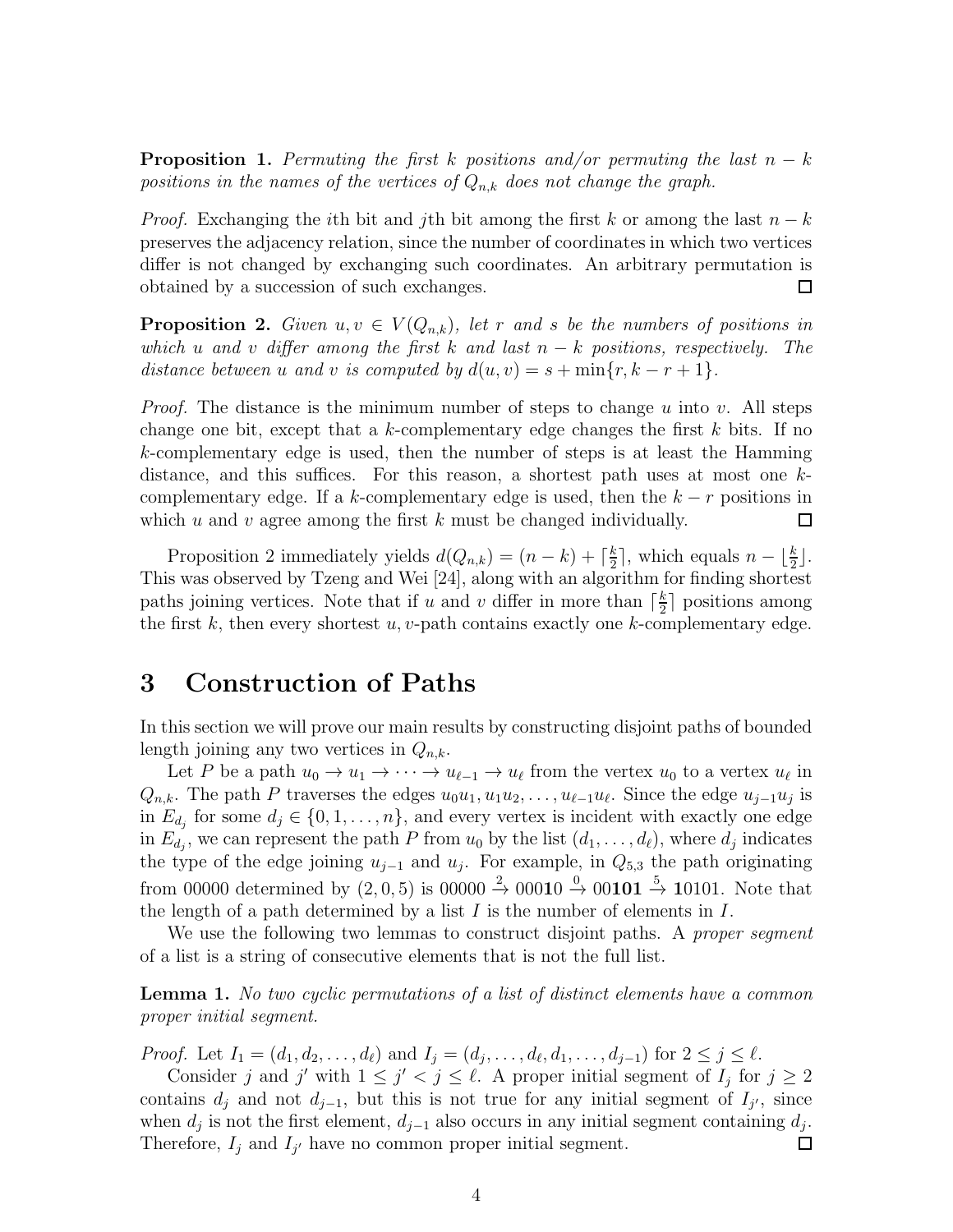**Lemma 2.** Let S be a set of  $\ell$  distinct elements of  $\{0, 1, \ldots, n\}$ . Let  $I_1, \ldots, I_m$  be orderings of S such that no two have a common proper initial segment. If  $\{0, 1, \ldots, k\}$ are not all in S, then for any vertex u in  $Q_{n,k}$ , the lists  $I_1, \ldots, I_m$  determine disjoint paths to a single vertex.

*Proof.* Let  $S = \{d_1, \ldots, d_\ell\}$  and  $[k] = \{1, \ldots, k\}$ . If  $0 \notin S$ , then each path reaches the vertex v that differs from u in the positions of S. If  $0 \in S$ , then each path reaches the vertex v that differs from u in the positions of  $([k] - S) \cup (S - \{0\} - [k])$ .

If two subsets of S both contain 0 or both omit 0, then they produce paths to the same vertex only if they are the same set. If  $0 \in T \subseteq S$  and  $0 \notin T' \subseteq S$ , then T and  $T'$  produce paths to the same vertex only if they agree outside  $[k]$  and intersect  $[k]$  in complementary subsets. By the hypothesis that  $0, 1, \ldots, k$  are not all present in S, this cannot occur.

Therefore, the paths from u determined by  $I_j$  and  $I_{j'}$  have a common internal vertex if and only if they have a common proper initial segment. 口

**Lemma 3.** Let  $I = (d_1, ..., d_\ell)$  with all  $d_i$  distinct and in  $\{0, 1, ..., n\}$ . If  $\{0, 1, ..., k\}$ are not all in I, then for any vertex u in  $Q_{n,k}$ , the  $\ell$  cyclic permutations of I determine disjoint paths to a single vertex.

Proof. The conclusion follows immediately from Lemmas 1 and 2.

 $\Box$ 

When G is the complete graph  $K_n$  with  $n \geq 3$ , we have  $D_{\omega}(G) = 1$  but  $d_{\omega}(G) = 2$ for  $2 \leq \omega \leq n-1$ . Since  $Q_{2,2} = K_4$ , we consider  $Q_{n,k}$  with  $n \geq 3$  and  $2 \leq k \leq n$ .

**Theorem 1.** For any two distinct vertices u and v in  $Q_{n,k}$  with  $n \geq 3$  and  $2 \leq k \leq n$ , there exist  $n + 1$  disjoint u, v-paths of length at most  $d(Q_{n,k}) + 1$ , such that at least  $n - \lfloor \frac{k}{2} \rfloor - 1$  of the paths have length at most  $d(Q_{n,k})$ .

*Proof.* The vertex transitivity of  $Q_{n,k}$  and Proposition 1 allow us to assume  $u = 0^n$ and  $v = 0^{n-k-j}1^j0^{k-i}1^i$ , where  $0 \le i \le k$  and  $0 \le j \le n-k$ . We will construct the desired paths. Let  $r = \min\{i + j, k - i + j + 1\}$ . Recall that  $d(Q_{n,k}) = n - \lfloor \frac{k}{2} \rfloor$ . We consider two cases according to the relationship between r and  $d(Q_{n,k})$ .

Case 1:  $r < d(Q_{n,k})$ . We first specify a list I of length r, in two cases. Note that  $r = i + j$  when  $i \leq k - i$  and  $r = k - i + j + 1$  when  $i > k - i$ .

| $\vert$ Case $\vert$ Condition $\vert$ |                                                                   |
|----------------------------------------|-------------------------------------------------------------------|
|                                        | $ i \leq k - i$ $   (1, , i, k + 1, , k + j)$                     |
|                                        | $\mid i > k - i \mid (0, i + 1, \ldots, k, k + 1, \ldots, k + j)$ |

Not all of  $0, 1, \ldots, k$  appear in I, since having 0 requires  $i > k/2$  (Case B), and then also having 1 requires  $i = 0$ , a contradiction. Hence Lemma 3 applies, so the r cyclic permutations of I determine r disjoint u, v-paths of length r.

The remaining  $n - r + 1$  paths, with length  $r + 2$ , are specified by adding one of  $\{0, 1, \ldots, n\}$  – I at both the beginning and the end of I. Let I' be the list obtained by adding  $h$ , and let  $P$  be the path from  $u$  determined by  $I'$ .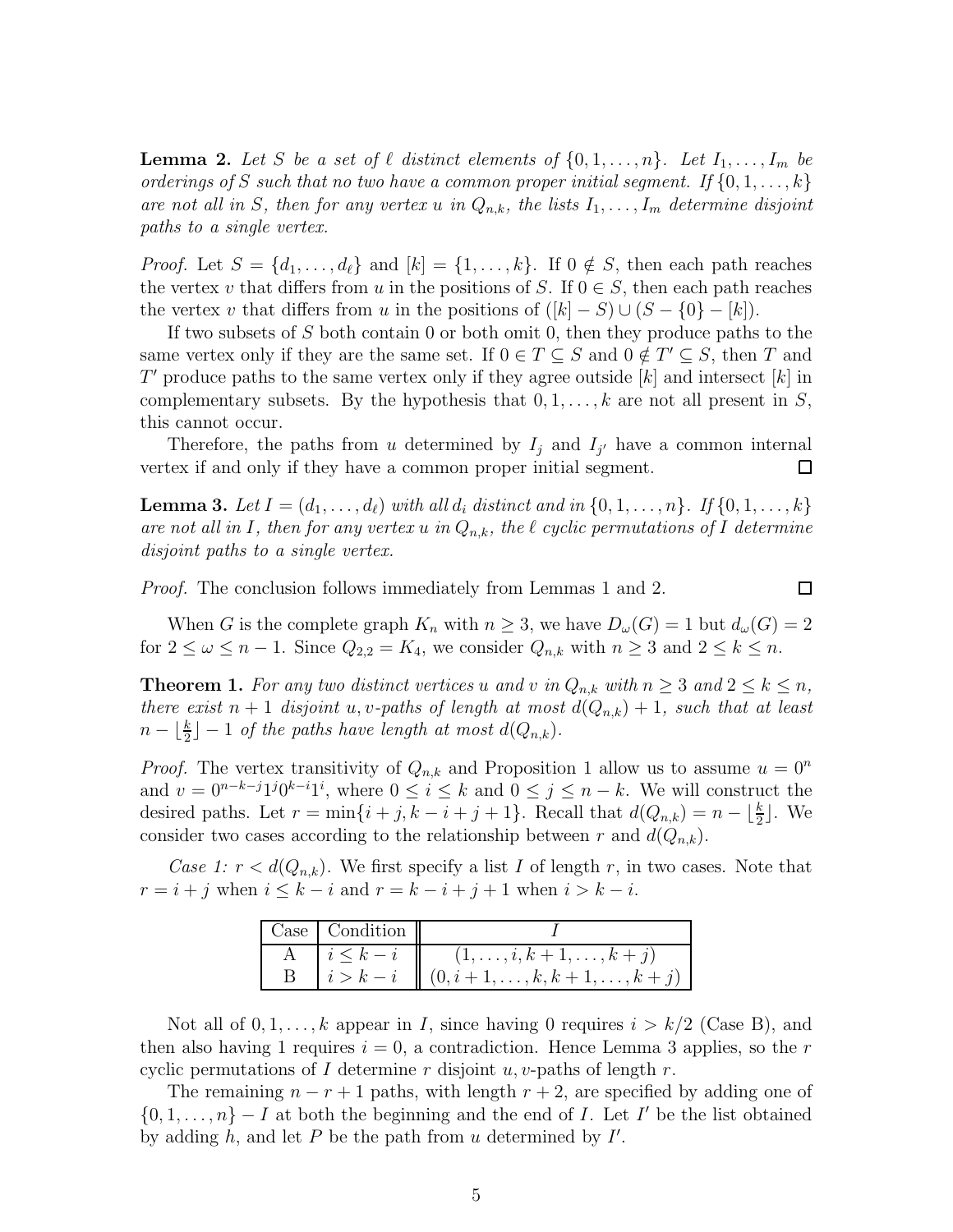If  $h > k$  or if  $h \in [k]$  and  $0 \notin I$ , then u and v agree in position h, and P is the only path in the constructed set containing vertices that differ from them in position h. Furthermore, all internal vertices of  $P$  differ from  $u$  and  $v$  in position  $h$ .

If  $h = 0$ , then  $i \leq k - i$  (Case A). All internal vertices of P differ from u and v in positions k and  $k - 1$ , and no other path has any such vertices.

If  $h \in [k]$  and  $0 \in I$ , then  $1 \leq h \leq i$  (Case B). The first vertex of P after u differs from u only in position h. The next vertex disagrees with u on all of positions  $1, \ldots, i$  except h, and this remains true of all other internal vertices of P, because I contains no element of  $\{1, \ldots, i\}$ . All the other paths in the construction have no vertices satisfying either of these conditions.

Since  $r < d(Q_{n,k})$ , all the paths have length at most  $d(Q_{n,k}) + 1$ ; in fact, all have length at most  $d(Q_{n,k})$  unless  $r = d(Q_{n,k}) - 1$ . In this case there are r paths of length r, which suffices since  $r = d(Q_{n,k}) - 1 = n - \lfloor \frac{k}{2} \rfloor - 1$ .

Case 2:  $r \geq d(Q_{n,k})$ . Let  $s = d(Q_{n,k})$ . Since  $r = \min\{i + j, k - i + j + 1\}$ , we have  $i + j \ge s$  and  $k - i + j + 1 \ge s$ , so  $k + 2j + 1 \ge 2s$ . If  $j \le n - k - 1$ , then  $2n - k - 1 \geq 2s = 2n - 2\left\lfloor \frac{k}{2} \right\rfloor$ , which is impossible. Hence  $j = n - k$ . With  $j = n - k$ , we have  $i \geq \lceil \frac{k}{2} \rceil$  and  $k + 1 - i \geq \lceil \frac{k}{2} \rceil$ , so  $\lceil \frac{k}{2} \rceil$  $\frac{k}{2}$ ]  $\leq i \leq \lfloor \frac{k}{2} \rfloor + 1$ . When  $i = \lceil \frac{k}{2} \rceil$  $\frac{k}{2}$ , we have  $r = i + j$ ; when  $i = \lfloor \frac{k}{2} \rfloor$  $\lfloor \frac{k}{2} \rfloor + 1$ , we have  $r = k - i + j + 1$ . Both cases apply when k is odd. In either case,  $r = n - \lfloor \frac{k}{2} \rfloor = d(Q_{n,k})$ , and we define three lists.

| - Case |                             |                                                                                                                            |  |
|--------|-----------------------------|----------------------------------------------------------------------------------------------------------------------------|--|
|        | $\lceil \frac{k}{2} \rceil$ | $(1,\ldots,i,k+1,\ldots,n)$ $(k+1,\ldots,n)$ $(0,i+1,\ldots,k)$                                                            |  |
|        |                             | $\lfloor \frac{k}{2} \rfloor + 1 \mid (0, i + 1, \ldots, k, k + 1, \ldots, n) \mid (k + 1, \ldots, n) \mid (1, \ldots, i)$ |  |

Since  $j = n-k$ , in each case I has length r. By Lemma 3, the cyclic permutations of I yield r disjoint u, v-paths of length r. Since  $r = n - \lfloor \frac{k}{2} \rfloor = d(Q_{n,k})$ , this yields enough paths of length at most  $d(Q_{n,k})$ . Let  $T = \{i+1,\ldots,k\}$  in Case A,  $T =$  $\{1, \ldots, i\}$  in Case B. Every vertex in each of these paths is constant in the positions of  $T$  (all-0 or all-1), and in fact all-0 in Case A.

Since  $r = n - \lfloor \frac{k}{2} \rfloor$ , we only need to find  $\lfloor \frac{k}{2} \rfloor$  $\frac{k}{2}$  + 1 more paths of length at most  $d(Q_{n,k})+1$ . Note that I' has length  $\lfloor \frac{k}{2} \rfloor$  $\frac{k}{2}$  + 1. Form  $\lfloor \frac{k}{2} \rfloor$  $\frac{k}{2}$  + 1 lists by inserting J after the first element of each cyclic permutation of  $I'$ . The first and last lists are  $(0, J, i +$  $1, \ldots, k$ ) and  $(k, J, 0, i+1, \ldots, k-1)$  in Case A,  $(1, J, 2, \ldots, i)$  and  $(i, J, 1, \ldots, i-1)$ in Case B. Each of these lists has length  $n - \lceil \frac{k}{2} \rceil + 1$ , which is at most  $d(Q_{n,k}) + 1$ .

Each of these lists is an ordering of a single set of elements. By an argument like that of Lemma 1, they have no common proper initial segments. Since they also do not contain all of  $\{0, 1, \ldots, k\}$ , by Lemma 2 these paths are disjoint.

In Case A, each internal vertex on each of these paths is not all 0 in the positions of T. In Case B, each internal vertex on each of these paths has between 1 and  $|T|-1$ nonzero positions in T. Hence these paths are disjoint from the earlier paths.  $\Box$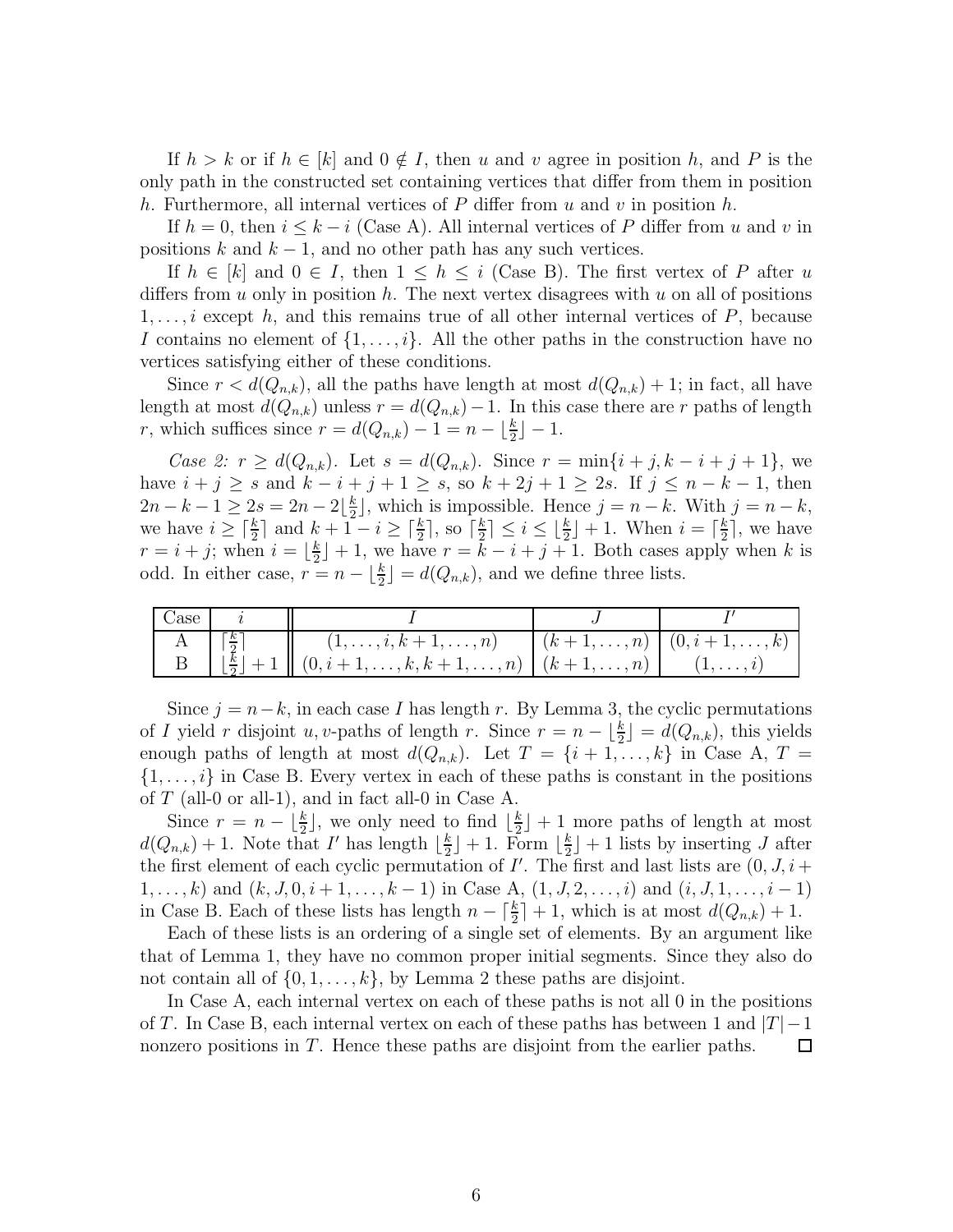#### 4 Consequences

From Theorem 1 and the definition of wide diameter, we immediately obtain an upper bound on  $d_{\omega}(Q_{n,k})$ .

Corollary 1. If  $n \geq 3$  and  $2 \leq k \leq n$ , then

$$
d_{\omega}(Q_{n,k}) \leq \begin{cases} d(Q_{n,k}) & \text{for } 1 \leq \omega < n - \lfloor \frac{k}{2} \rfloor, \\ d(Q_{n,k}) + 1 & \text{for } n - \lfloor \frac{k}{2} \rfloor \leq \omega \leq n + 1. \end{cases}
$$

*Proof.* When  $\omega < n - \lfloor \frac{k}{2} \rfloor$ , Theorem 1 provides at least  $\omega$  disjoint paths with length at most  $d(Q_{n,k})$  joining any two vertices in  $Q_{n,k}$ . When  $\omega \leq n+1$ , it provides at least  $\omega$  such paths with length at most  $d(Q_{n,k}) + 1$ . □

We next give a lower bound on the fault diameter  $D_{\omega}(Q_{n,k})$ .

**Lemma 4.** Fix  $n \geq 3$ . If  $2 \leq k \leq n$  and  $n - \lfloor \frac{k}{2} \rfloor \leq \omega \leq n + 1$ , then

$$
D_{\omega}(Q_{n,k}) \ge d(Q_{n,k}) + 1.
$$

*Proof.* Since  $D_{\omega}(G)$  is nondecreasing in  $\omega$ , proving  $D_{n-\lfloor \frac{k}{2} \rfloor}(Q_{n,k}) \geq d(Q_{n,k}) + 1$  is sufficient. Let  $u = 0^n$  and  $v = 1^{n-k}0^{k-i}1^i$ , where  $i = \lceil \frac{k}{2} \rceil$  $\frac{k}{2}$  | -1. Note that v has 1s in  $n - \lfloor \frac{k}{2} \rfloor - 1$  positions. Let W be the set of neighbors of u whose single 1 occurs in a position where v has a 1, so  $|W| = n - \lfloor \frac{k}{2} \rfloor - 1$ . On any u, v-path in  $Q_{n,k} - W$ , the neighbor of u has a single 1 in a position among  $i + 1, \ldots, k$  or is  $0^{n-k}1^k$ .

By Proposition 2, the distance between  $v$  and a neighbor  $u'$  of  $u$  not in  $W$  is  $n - k + \min\{i + 1, k - i\}.$  Since  $i = \lceil \frac{k}{2} \rceil$  $\frac{k}{2}$ ] – 1, the distance is  $n - \lfloor \frac{k}{2} \rfloor$ , which equals  $d(Q_{n,k})$ . Hence every u, v-path in  $Q_{n,k} - W$  has length at least  $d(Q_{n,k}) + 1$ .  $\Box$ 

**Theorem 2.** For  $3 \le n$  and  $2 \le k \le n$ ,

$$
D_{\omega}(Q_{n,k}) = d_{\omega}(Q_{n,k}) = \begin{cases} d(Q_{n,k}) & \text{for } 1 \leq \omega < n - \lfloor \frac{k}{2} \rfloor; \\ d(Q_{n,k}) + 1 & \text{for } n - \lfloor \frac{k}{2} \rfloor \leq \omega \leq n + 1. \end{cases}
$$

*Proof.* Since  $d(Q_{n,k}) \leq D_{\omega}(Q_{n,k}) \leq d_{\omega}(Q_{n,k})$  for  $1 \leq \omega \leq n+1$ , Corollary 1 yields  $D_{\omega}(Q_{n,k}) = d_{\omega}(Q_{n,k}) = d(Q_{n,k})$  for  $1 \leq \omega < n - \lfloor \frac{k}{2} \rfloor$ .

For  $n - \lfloor \frac{k}{2} \rfloor \leq \omega \leq n + 1$ , Corollary 1 and Lemma 4 yield  $D_{\omega}(Q_{n,k}) = d_{\omega}(Q_{n,k}) =$  $d(Q_{n,k}) + 1.$ П

Theorem 2 shows that the fault diameter  $D_{\omega}(Q_{n,k})$  equals the wide diameter  $d_{\omega}(Q_{n,k})$  for the enhanced hypercubes  $Q_{n,k}$ . More importantly, they equal the traditional diameter when  $1 \leq \omega \leq n - \lfloor \frac{k}{2} \rfloor$ , and they exceed it only by 1 when  $n - \lfloor \frac{k}{2} \rfloor \leq \omega \leq n + 1$ . Thus, the resilience of enhanced hypercubes is similar to that of hypercubes, which increases the appeal of enhanced hypercubes.

#### Acknowledgements

This work was supported partially by NSFC (Nos. 11101378, 11571319, 11571044), and ZJNSF (No. LY14A010009). Research of D.B. West was supported by 1000 Talent Plan, State Administration of Foreign Experts Affairs, China.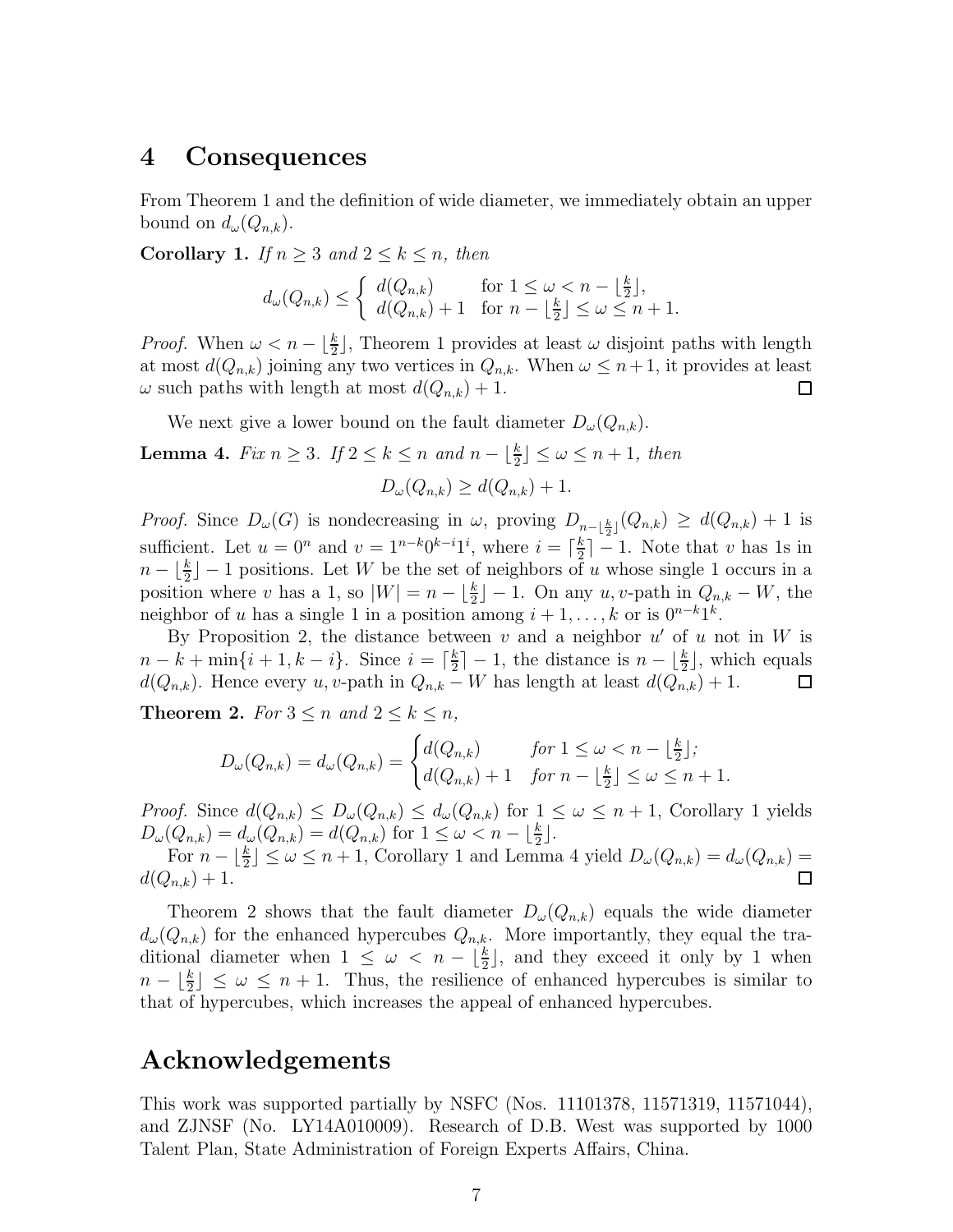# References

- [1] A. El-Amawy and S. Latifi, Properties and performance of folded hypercubes, IEEE Trans. Parallel Distrib. Syst. 2 (1991) 31–42.
- [2] I. Banič, R. Erveš, J. Zerovnik, The edge fault-diameter of Cartesian graph bundles, European J. Combin. 30 (2009) 1054–1061.
- [3] I. Banič, J. Zerovnik, The fault-diameter of Cartesian products, Adv. Appl. Math. 40 (2008) 98–106.
- [4] I. Banič, J. Zerovnik, Wide diameter of Cartesian graph bundles, Discrete Math. 310 (2010) 1697–1701.
- [5] C.-H. Chang, C.-K. Lin, J.J.M. Tan, H.-M. Huang, L.-H. Hsu, The super spanning connectivity and super spanning laceability of the enhanced hypercubes, J. Supercomput. 48 (2009) 66–87.
- [6] C.-P. Chang, C.-C. Wu, Conditional fault diameter of crossed cubes, J. Parallel Distr. Comput. 69 (2009) 91–99.
- [7] X.-B. Chen, Edge-fault-tolerant diameter and bipanconnectivity of hypercubes, Inform. Proc. Lett. 110 (2010) 1088–1092.
- [8] K. Day, A. E. Al-Ayyoub, Fault diameter of k-ary n-cube networks, IEEE Trans. Parallel Distrib. Syst. 8 (1997) 903–907.
- [9] D.Z. Du, D.F. Hsu, Y.D. Lyuu, On the diameter vulnerability of Kautz digraphs, Discrete Math. 151 (1996) 81–85.
- [10] T.-L. Kung, C.-K. Lin, T. Liang, L.-Y. Hsu, J.J.M. Tan, Fault diameter of hypercubes with hybrid node and link faults, J. Inter. Networks 10 (3) (2009) 233–242.
- [11] S. Latifi, Combinatorial analysis of the fault-diameter of the n-cube, IEEE Trans. Comput. 42 (1993) 27–33.
- [12] F.T. Leighton, Introduction to Parallel Algorithms and Architectures: Arrays, Trees, and Hypercubes, Morgan Kaufmann, 1992.
- [13] S.C. Liaw, G. J. Chang, Generalized diameters and Rabin numbers of networks, J. Comb. Optim. 4 (1999) 371–384.
- [14] S.C. Liaw, G.J. Chang, Wide diameters of butterfly networks, Taiwan. J. Math. 3 (1) (1999) 83–88.
- [15] S.C. Liaw, G.J. Chang, F. Cao, D.F. Hsu, Fault-tolerant routing in circulant networks and cycle prefix networks, Ann. Combin. 2 (1998) 165–172.
- [16] H. Liu, Properties of enhanced hypercube networks, J. Syst. Sci. Inform. 6 (2008) 251–216.